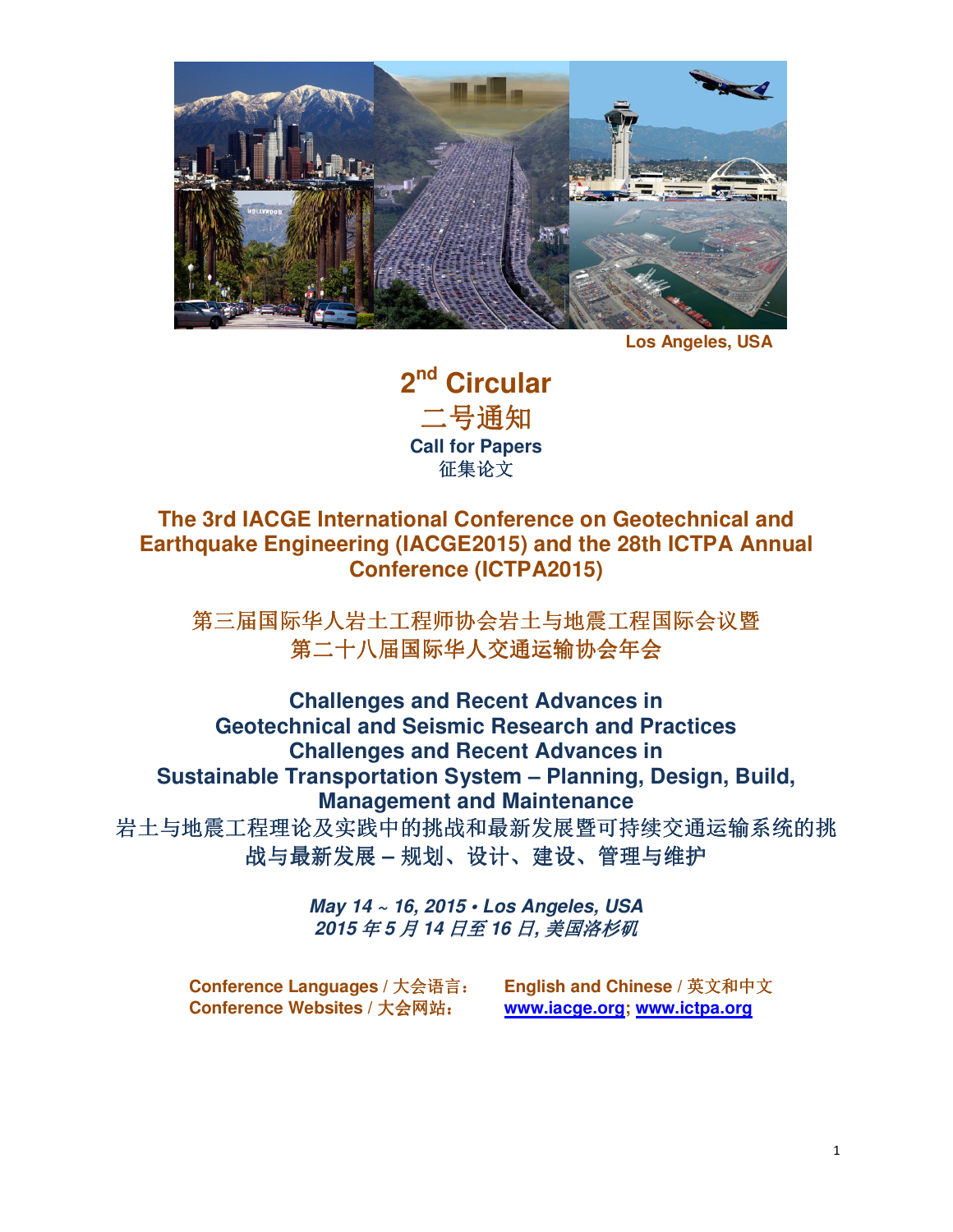| <b>Organizers &amp; Hosts:</b> | International Association of Chinese Geotechnical<br>Engineers (IACGE)<br>Publisher of Journal of Rock Mechanics and<br><b>Geotechnical Engineering (JRMGE)</b><br><b>International Chinese Transportation Professionals</b><br><b>Association (ICTPA)</b> |
|--------------------------------|------------------------------------------------------------------------------------------------------------------------------------------------------------------------------------------------------------------------------------------------------------|
| <b>Additional Hosts:</b>       | China Railway Eryuan Engineering Group Co. Ltd.<br><b>Beijing University of Technology</b><br><b>Beijing University of Architecture</b><br>(More to be added )                                                                                             |
| Sponsored by:                  | <b>Tongji University</b><br>(To be updated)                                                                                                                                                                                                                |
| 主办承办单位:                        | 国际华人岩土工程师协会 (IACGE)<br>中国《岩石力学与岩土工程学报》(英文版) (JRMGE)<br>国际华人交通运输协会 (ICTPA)                                                                                                                                                                                  |
| 其它承办单位:                        | 中国中铁二院工程集团有限责任公司<br>北京工业大学<br>北京建筑大学<br>(待更新)                                                                                                                                                                                                              |
| 协办单位:                          | 同济大学<br>(待更新)                                                                                                                                                                                                                                              |

## **Introduction / 会议简介**

The International Association of Chinese Geotechnical Engineers (IACGE) is a non-profit professional organization formed by a group of Chinese and non-Chinese geotechnical professionals from the world. IACGE officially represents China Society of Rock Mechanics and Engineering (CSRME) in North America. IACGE organizes its workshops quarterly and international conferences bi-annually. The theme of the IACGE2015 is "Challenges and Recent Advances in Geotechnical and Seismic Research and Practices." IACGE and Chinese Academy of Engineering co-organized the IACGE2013 in Chengdu, China that was sponsored by ASCE and hosted by Southwest Jiaotong University and others.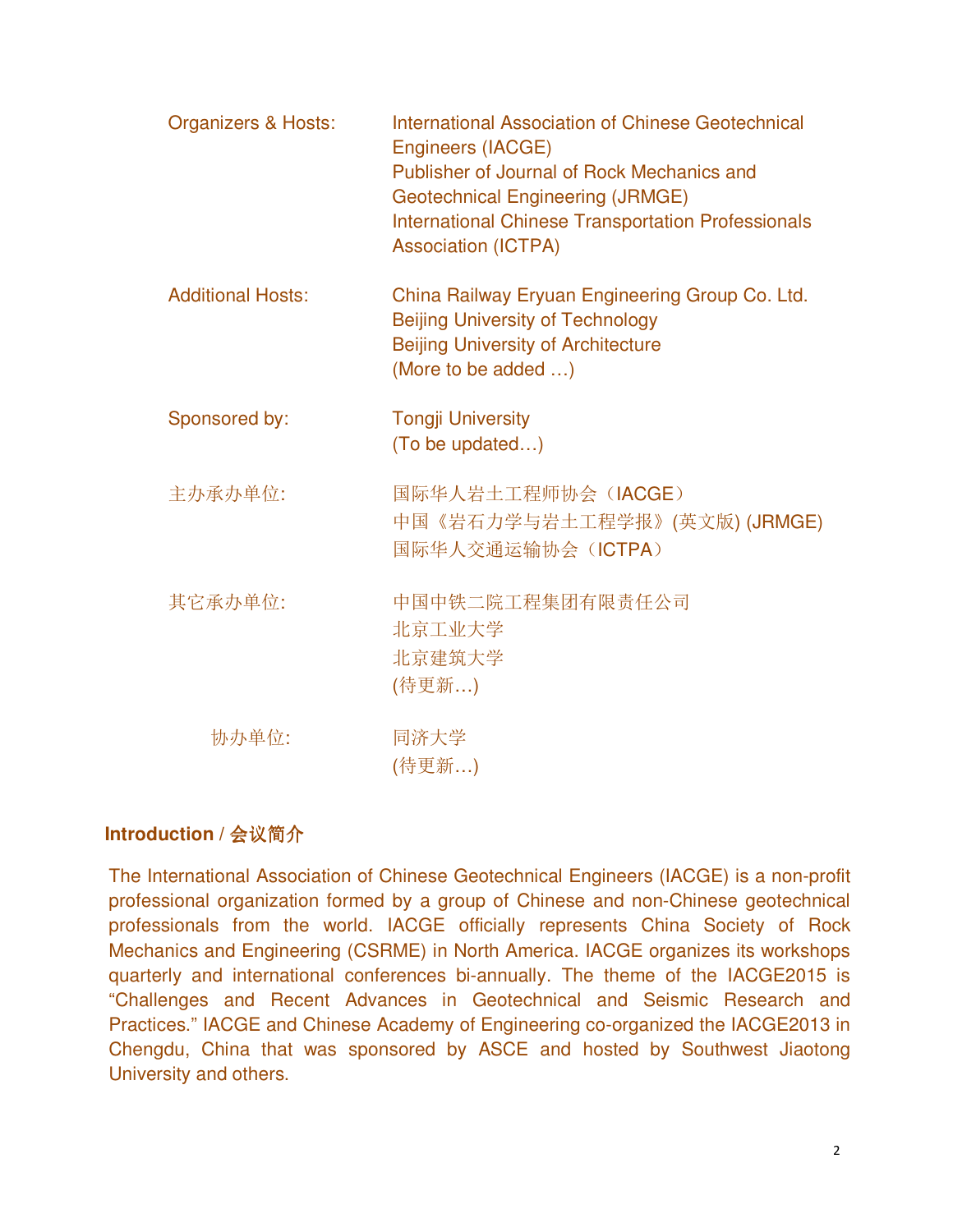The International Chinese Transportation Professionals Association (ICTPA) is formulated by fellow Chinese worldwide, engaged in transportation research and practice in the international academic/industrial community. ICTPA has a history of more than 27 years and has held its annual conference around the world. The ICTPA2015's theme is "Challenges and Recent Advances in Sustainable Transportation System - Planning, Design, Build, Management and Maintenance."

IACGE2015 & ICTPA2015 will accept papers and/or PowerPoint presentations. Peer reviewed and qualified papers will be published in the conference proceedings with a U.S. IBSN publication (CD-ROM). About 15 to 20 papers submitted to IACGE2015 will be selected and published on the Journal of Rock Mechanics and Geotechnical Engineering. Highly qualified papers submitted to ICTPA2015 will be selected and published on the proceedings of Tongji University (tentatively). Accepted presenters without papers will have their presentations uploaded at the IACGE and/or ICTPA websites.

国际华人岩土工程师协会是在美国注册的由全球从事岩土工程研究及应用的、以海内外华 人为主的国际性学术团体,代表中国岩石力学与工程学会北美分会。IACGE 岩土与地震工 程国际会议每两年举办一次, IACGE2015 会议主题为"岩土与地震工程理论及实践中的挑 战和最新进展"。上一届会议由 IACGE 和中国工程院土木、水利和建筑工程学部联合于 2013 年 10 月在中国成都主办,由西南交通大学等多家单位承办和协办。国际华人交通运 输协会是由从事交通运输研究及实务工作的华人专业人士所共同组成的国际性专业团体, 成立至今已经有二十七年的历史。协会在北美,中国内地,台湾,香港和澳门地区轮流举 办年会。ICTPA2015 年会主题聚焦在包括公路、铁路、水路及航空等交通运输工程的永续 发展规划,设计,施工与管理等相关议题。

会议将接收学术论文及工程实例 PowerPoint 报告。从收到的岩土工程方面的会议论文中 将筛选 15 至 20 篇发表在英文版《Rock Mechanics and Geotechnical Engineering》学报 上;交通方面的优秀论文将被筛选发表在同济大学出版的英文版论文集上(待定)。其余 将于美国国会图书馆颁发的 ISBN 出版号 CD-ROM 出版。PowerPoint 报告将收编到 IACGE 和 ICTPA 网站上。

# **Topics of IACGE2015 & ICTPA2015 on Geotechnical & Earthquake Engineering /** 会 议议题 **-** 岩土及地震工程方面

- Rock Mechanics and Geology / 岩石力学及地质工程
- Soil Dynamics and Earthquake Engineering / 土动力学及地震工程
- Foundation Engineering and Pile Testing / 基础工程及桩基测试
- Excavation and Shoring / 深基坑开挖及临时支护
- Embankments and Retaining Structures / 路堤及支挡结构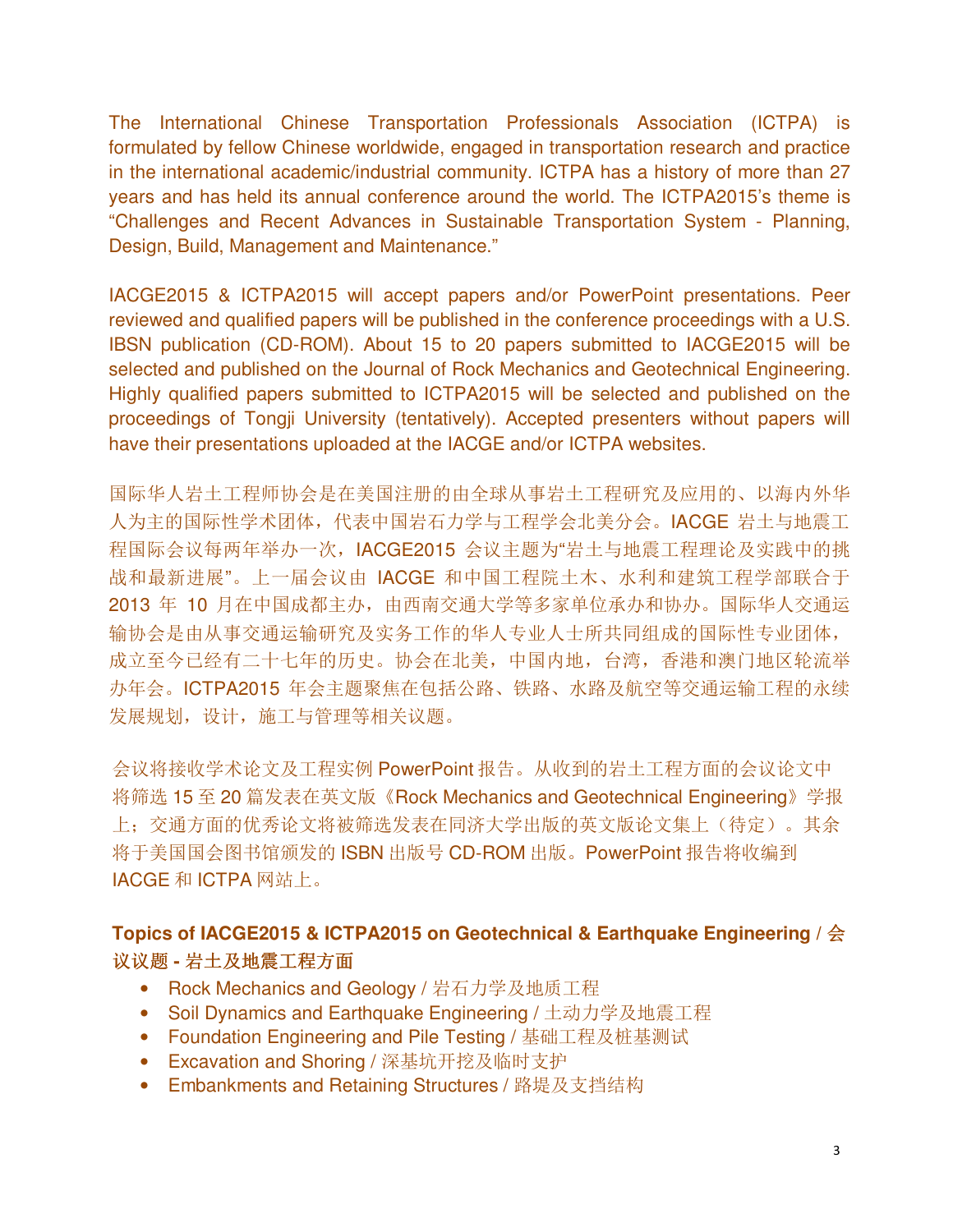- Tunnels and Underground Engineering / 隧道及地下工程
- Dams and Levees / 水坝及堤防
- Slope Stability and Landslides / 边坡稳定及滑坡
- Expansive Soils and Loess / 膨胀土及黄土
- Ground Improvements / 地基处理及加固
- Numerical Modeling / 岩土数值分析与计算
- Geotechnical Support during Construction / 施工岩土保障技术

# **Topics of IACGE2015 & ICTPA2015 on Transportation Engineering /** 会议议题 **-** 交通 运输工程方面

## **I. Transportation Planning & System Development /** 交通运输规划和系统发展

- Sustainable Multi-Modal Transportation System / 可持续多运具一体化交通运输系统
- Strategies of Sustainable Development / 可持续发展对策
- Efficient City and Regional Transportation Planning and Land Use / 高效城市和区域 运输规划与土地使用
- Low Carbon Emissions and Energy Saving in Transportation / 低碳排放和节能交通
- Traffic Safety and Management / 交通安全和管理
- Urban Transportation / 都市运输
- Aviation and Ocean Transportation / 航空和海洋运输
- Freight Transport System / 货运运输系统
- Environmental Impact Studies / 环境冲击影响研究
- Transportation Financing / 交通运输资金筹集

## **II. Transportation Infrastructures /** 交通运输基础设施建设

- Transportation Infrastructures Management / 交通基础设施管理
- Transportation Infrastructures Design Criteria / 交通基础设施设计标准
- Highway Infrastructures / 公路基础设施
- Subway & Rail Transit Infrastructures Planning & Design / 地铁及轨道交通规划设计
- Intelligent Transportation Systems / 智能交通系统
- Bridge and Tunnel in Mountainous City Planning, Design, and Construction Technologies / 山区城市桥梁与隧道工程规划设计与施工技术
- Bridge Durability / 桥梁工程耐久性 Bridge Health Monitoring and Evaluation / 桥梁服役状态监测与评估
- Transportation Safety / 交通运输安全
- Aviation and Port Infrastructures Design / 航空和港口运输设施设计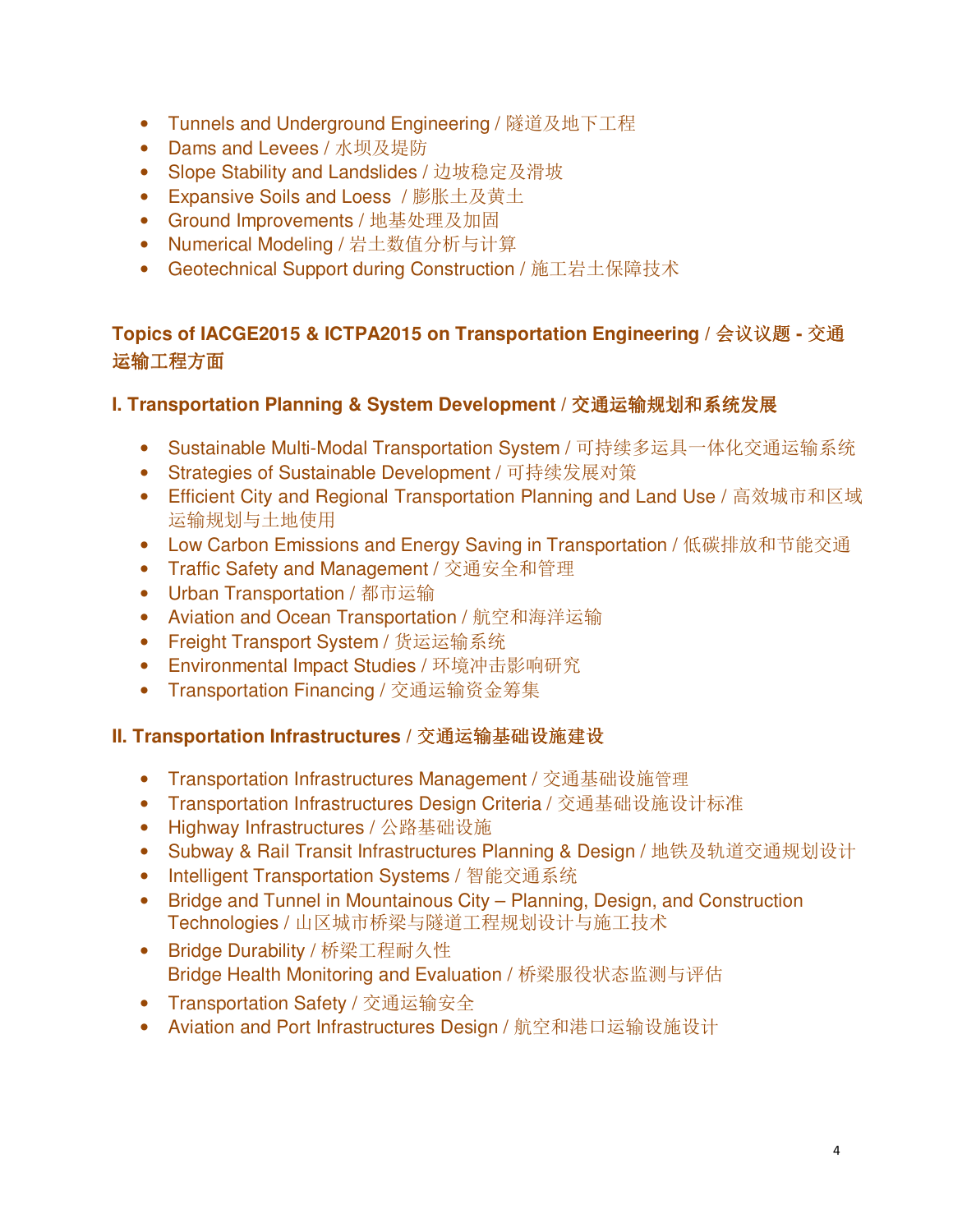## **III. Transportation System Management and Maintenance /** 交通系统管理和维护

- Project Delivery Methods: Engineering-Procurement-Construction (EPC), Design-Build (DB), Private-Public-Partnership (PPP), etc. / 项目实施方法:工程设计、招标等
- Life Cycle Cost Analysis (LCCA) / 交通设施生命周期成本分析
- Maintenance of Transportation System / 道路系统维护
- Work Zone Safety / 施工路段安全

## **International Advisory Committee /** 国际顾问委员会 **(To be updated…)**

- Prof. QIAN Qihu, Member of Chinese Academy of Engineering / 钱七虎教授, 中国工 程院院士
- Prof. Liang Wenhao, Member of Chinese Academy of Engineering / 梁文灏 教授, 中 国工程院院士
- Prof. Wang Jingquan, Member of Chinese Academy of Engineering / 王景全 教授, 中 国工程院院士
- Prof. Huang Wei, Member of Chinese Academy of Engineering / 黄卫 教授, 中国工程 院院士
- Prof. Qin Shunquan, Member of Chinese Academy of Engineering / 秦顺全 教授, 中 国工程院院士
- Prof. FENG Xiating, Chairman of International Society of Rock Mechanics / 冯夏庭研 究员, 国际岩石力学学会主席
- Prof. SHE Shigang, Editor-in-Chief, Journal of Rock Mechanics and Geotechnical Engineering / 佘诗刚研究员,中国《岩石力学与岩土工程学报》执行主编
- Prof. DU Xiuli, Dean of Beijing Institute of Technology / 杜修力教授, 北京工业大学建筑 工程学院院长
- Dr. Harvey W. Parker, Former Chairman of International Association of Tunneling Engineering / 国际隧道工程协会前主席
- Prof. Geoffrey R. Martin, University of Southern California / 美国南加州大学退休教授
- Professor James Moore, II, Vice Dean, School of Engineering, University of Southern California / 美国南加州大学工学院副院长
- Dr. Craig A. Davis, LADWP / 美国洛杉矶水电局管线设计处处长
- Prof. Masakatsu Miyajima, Kanazawa University / 日本金泽大学教授
- Dr. Dong Qing Wu, Chemilink Technology Group Singapore / 武冬青博士, 新加坡 Chemilink 集团董事总经理
- Dr. Joe Lee, Former ICTPA President / 李珏 博士, ICTPA 前会长
- Mr. Jerry Cheng, Former ICTPA President / 郑向元 先生, ICTPA 前会长
- Mr. Jimmy Lin, Former ICTPA President / 林锡智 先生, ICTPA 前会长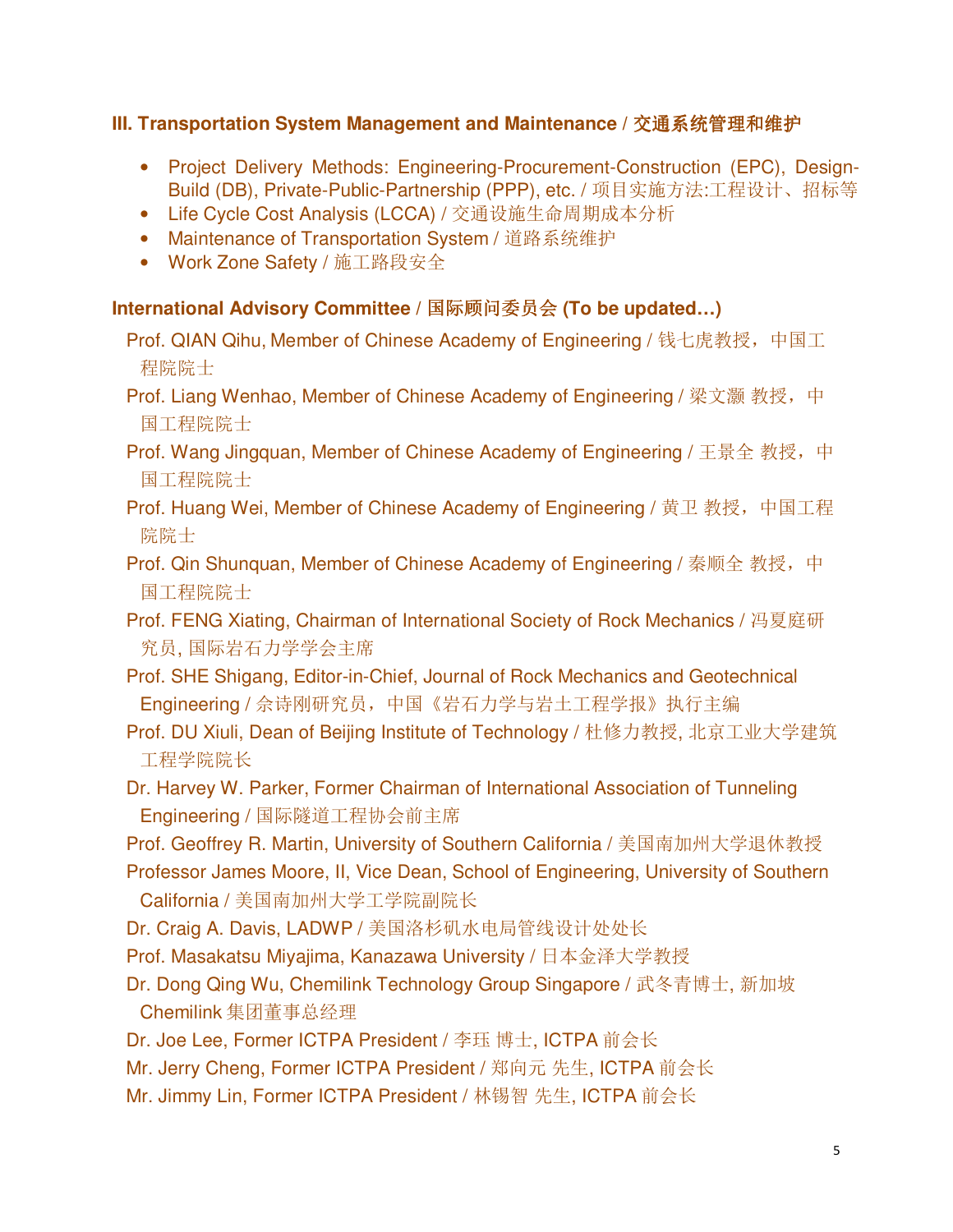Dr. Charles Liu, Former ICTPA President / 刘俊嘉 博士 ICTPA 前会长 Dr. David Shen, Former ICTPA President / 沈龙利 博士, ICTPA 前会长 Mr. Peter Lai, Former ICTPA President / 黎澄天 先生, ICTPA 前会长 Mr. Chi-Hsin Shao, Former ICTPA President / 邵启兴 先生, ICTPA 前会长 Dr. Mike Houh, Former ICTPA President / 霍云翔 博士, ICTPA 前会长

#### **Conference Honorary Chairs /** 大会名誉主席

Prof. QIAN Qihu, Member of Chinese Academy of Engineering / 钱七虎教授,中国工程 院院士

Dr. Man-Chung Tang, Member of US Academy of Engineering / 邓文中博士, 美国工程院 院士,中国工程院外籍院士

#### **Conference Chairs /** 大会主席

Dr. Endi Zhai, President of IACGE / 翟恩地 博士, 国际华人岩土工程师协会会长, 中国 "千人计划"专家

Dr. Pei-Sung Lin, President of ICTPA / 林培松 博士, 国际华人交通运输协会会长

#### **Technical Committee /** 学术委员会

### **Chair /** 主席**:**

Prof. Xiangwu (David) Zeng, Case Western Reserve University / 曾向武教授, 美国凯斯 西储大学土木工程系主任

#### **Co –chairs /** 联合主席**:**

Dr. Jianping Hu, General Secretary of IACGE / 胡建平博士, 国际华人岩土工程师协会 秘书长

Prof. Yong Bai, North Dakota State University / 白勇教授, 美国北达科他州立大学施工管 理和工程系主任

Prof. Xudong Jia, California State Polytechnic University, Pomona / 贾旭东教授, 美国加 州州立理工大学波莫纳分校土木工程系主任

### **Members /** 学委会委员 (排名不分先后**, To be updated …**)

Li Yan (顏立), Julia Shang (尚秋林), Xiong (Bill) Yu (余雄), Tong Qiu (邱童), 马建 林,何川,冷伍明,李乔,刘汉龙,戚承志,邱延峻,王建华,王星华,王旭,邬爱清, 赵兴权, 周德培, Fred Yi (易锋), Xiaoyun Wu (吴晓云), Bill Deng (邓勇), Jinghua Xu (徐静华), S. K. Jason Chang, Hongyun Chen, Chin-Tung Cheng, Wu-Cheng Cheng,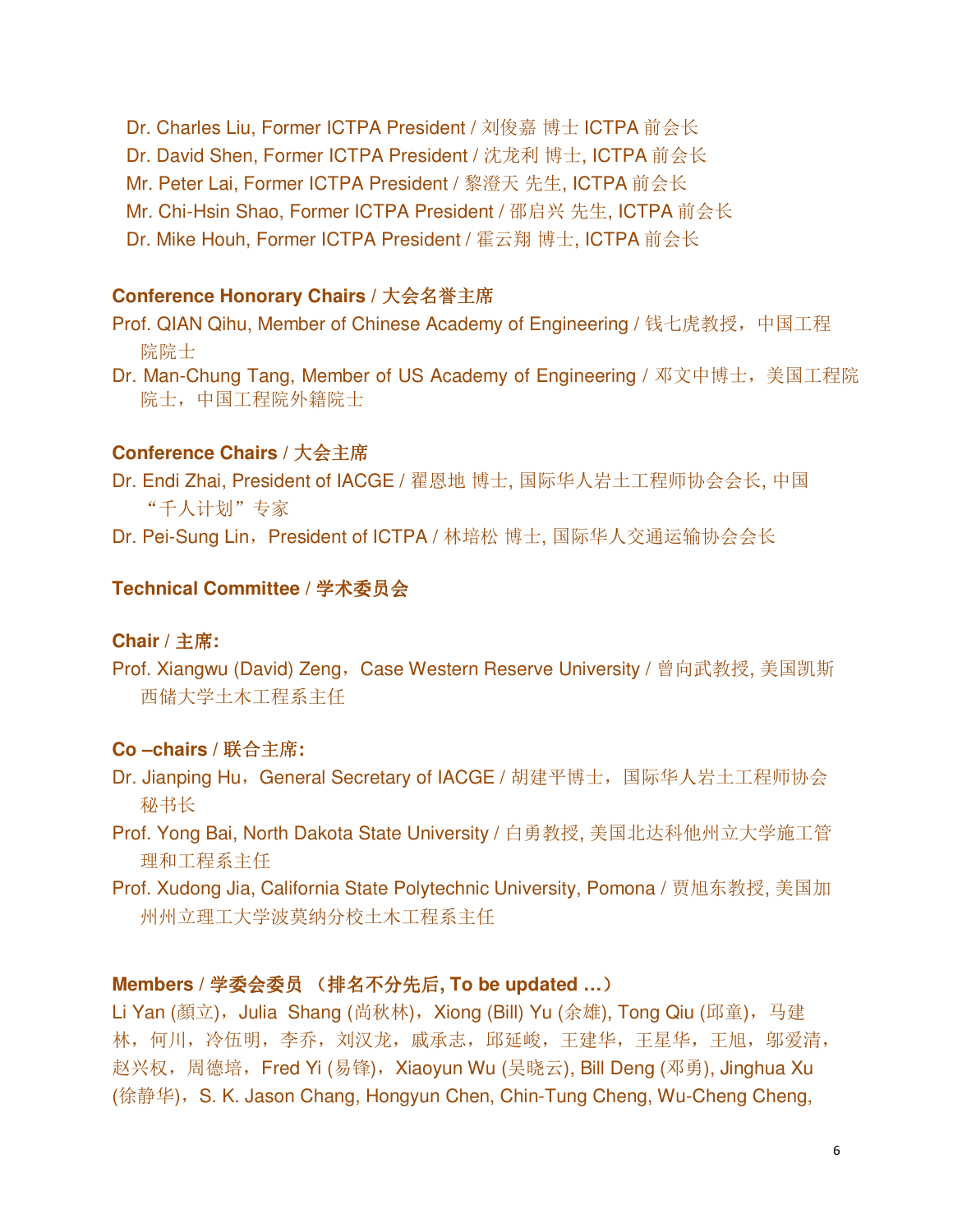Steven I. Chien (钱一之), Anbang Gu, Wei-Hsing Huang, Jiun-Jia Hsu, Lo Rosa Hsu, Yilei Huang, Xia Jin, Dennis Li, Yingfeng Li, Francis Lung, Jason Ni, Fengxiang Qiao, David Shen (沈龙利), Joel Shon (熊正一), Zhongfu Xiang, Hai Yang, Ta-Teh Chang, Jinhua Zhao (赵锦华), Lingqian Hu (胡玲倩), Jiangping Zhou (周江评), Wen Cheng (程 文), 吴迅, 许玉德, Chin-Tung Cheng, 陈兴冲, 陈政清, 何川, 李忠献, 陆健, 谭忆秋, 王炜,余志武,郑俊杰,陈艳艳,葛耀君,黄海军,刘燕青,沙爱民,王殿海,杨孝宽, 张永兴,周 伟

#### **Organizing Committee /** 组织委员会

Chair / 主席:

Dr. Liping Yan, Vice President of IACGE / 颜利平博士, 国际华人岩土工程师协会副会 长,南加州中华科工学会会长

Co-chairs / 联合主席:

Dr. Xiaoyun Wu, President of ICTPA-SCC / 吴晓云 博士, 国际华人交通运输协会理事, 国际华人交通运输协会南加州分会会长

#### **Members /** 委员: **(**排名不分先后**, To be updated …)**

Alice Kuo (郭明香), Mengzhao Hu (胡蒙兆), Hua Liu (刘华), Jason Xu (徐峰), Wendy Li (李卫红), Ming Zhu (朱明), Luke Cheng (郑力宏), Paul Hsu (徐和生), 李海波, 张明聚, 高波, 李惠, 李悦, 徐文立

#### **Conference Secretariat /** 秘书处

Hua Liu(刘华), Mengzhao Hu(胡蒙兆), Eric Yang (杨学海), Sean Xin (辛宇 翔), W. Guo (郭威), Jinghua Xu(徐靜華), Bill Deng (邓勇), Jason Xu (徐峰), Yuting Bao (暴雨婷), 赵旭

#### **Abstract and Paper Submissions /** 論文摘要提交

Please submit paper abstracts, either in English or in Chinese, of no more than 500 words before the deadlines. For papers to be published on the Journal of Rock Mechanics and Geotechnical Engineering or Proceedings of Tongji University, they must be written in English. We also accept PowerPoint presentation without publishing a paper. The presentation abstract of no more than 500 words is required to submit.

All submissions should be done through the EasyChair Conference System at

https://www.easychair.org/conferences/?conf=iacge2015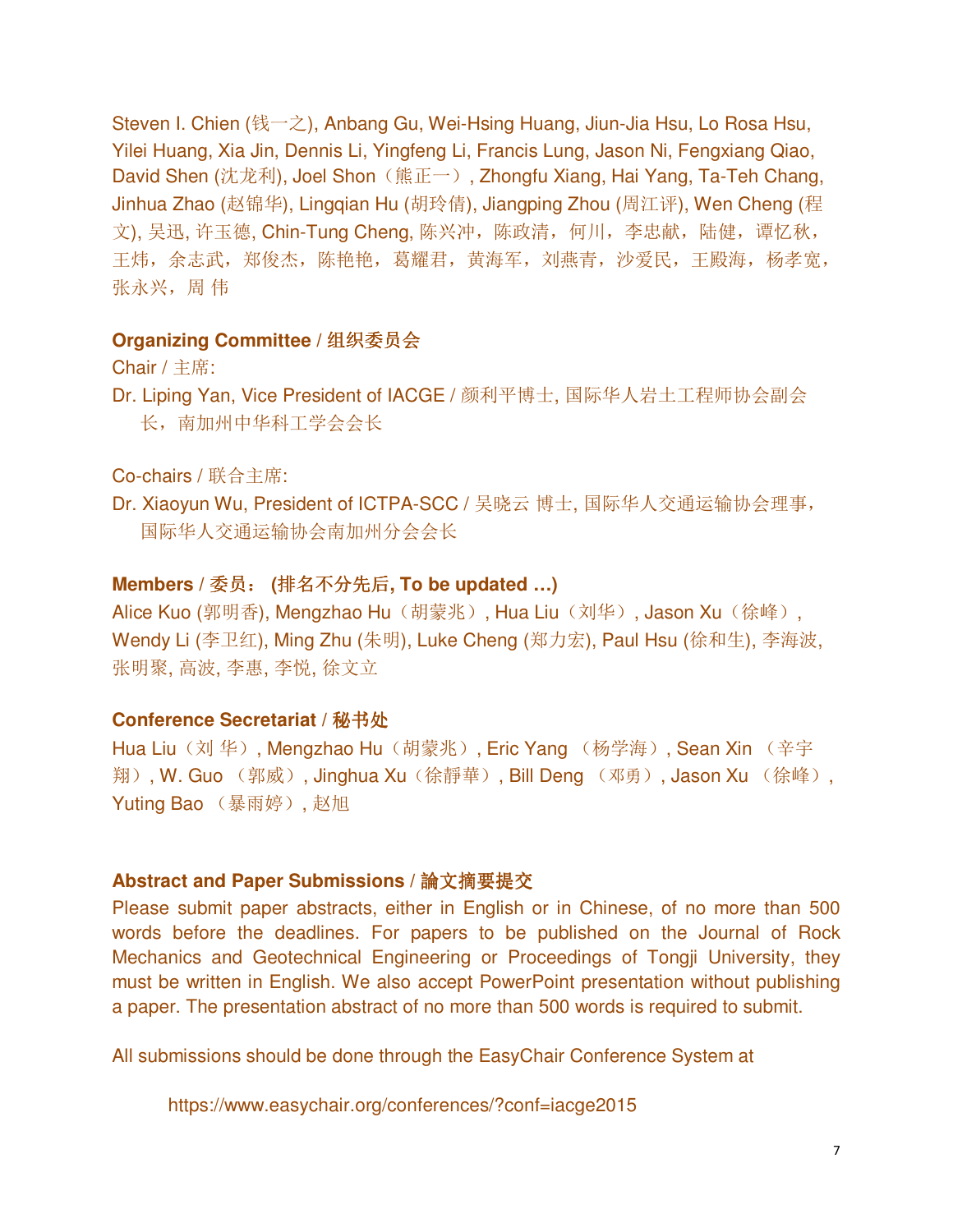For the first time user of the system, please sign up for a free account. For any questions, please send an email to: abstract@iacge.org.

The deadline for submitting the abstracts of papers to be considered for the Journal of Rock Mechanics and Geotechnical Engineering (JRMGE) has been extended to **July 31, 2014**.

The deadline for submitting the abstracts of papers for the proceedings of Tongji University and the CD-ROM conference proceedings is **September 1, 2014**.

请在截止日期前提交论文摘要。论文摘要最多不超过 500 个字,中英文均可,以英文为 主。但收集到《Rock Mechanics and Geotechnical Engineering》学报上或同济大学英 文版论文集的论文必须是英文。英文论文按照《Rock Mechanics and Geotechnical Engineering》学报或规格缴交。只做工程实例 PowerPoint 报告且不提交论文者,需要提 交不超过 500 个字的报告摘要和大会前提交 PowerPoint 文件。

所有论文及摘要提交应通过如下 EasyChair 会议系统完成:

### https://www.easychair.org/conferences/?conf=iacge2015

对于会议系统的第一次使用者,请注册一个免费帐户。如有任何疑问,请发送电子邮件 至:abstract@iacge.org。

考虑在《Rock Mechanics and Geotechnical Engineering》学报刊登的论文摘要提交截 止日期已延长至 2014 年 7 月 31 日。

所有其它论文(包括同济大学出版的英文版论文集和大会 CD-ROM 论文集)摘要提交截 止日期是 **2014** 年 **9** 月 **1** 日。

### **Important Dates /** 重要日期

• **IACGE2015**: Abstracts for JRMGE due July 31, 2014 / JRMGE 论文摘要截止日 期: 2014.7.31. All other abstracts due September 1, 2014 / 其它论文摘要截止日 期: 2014.9.1.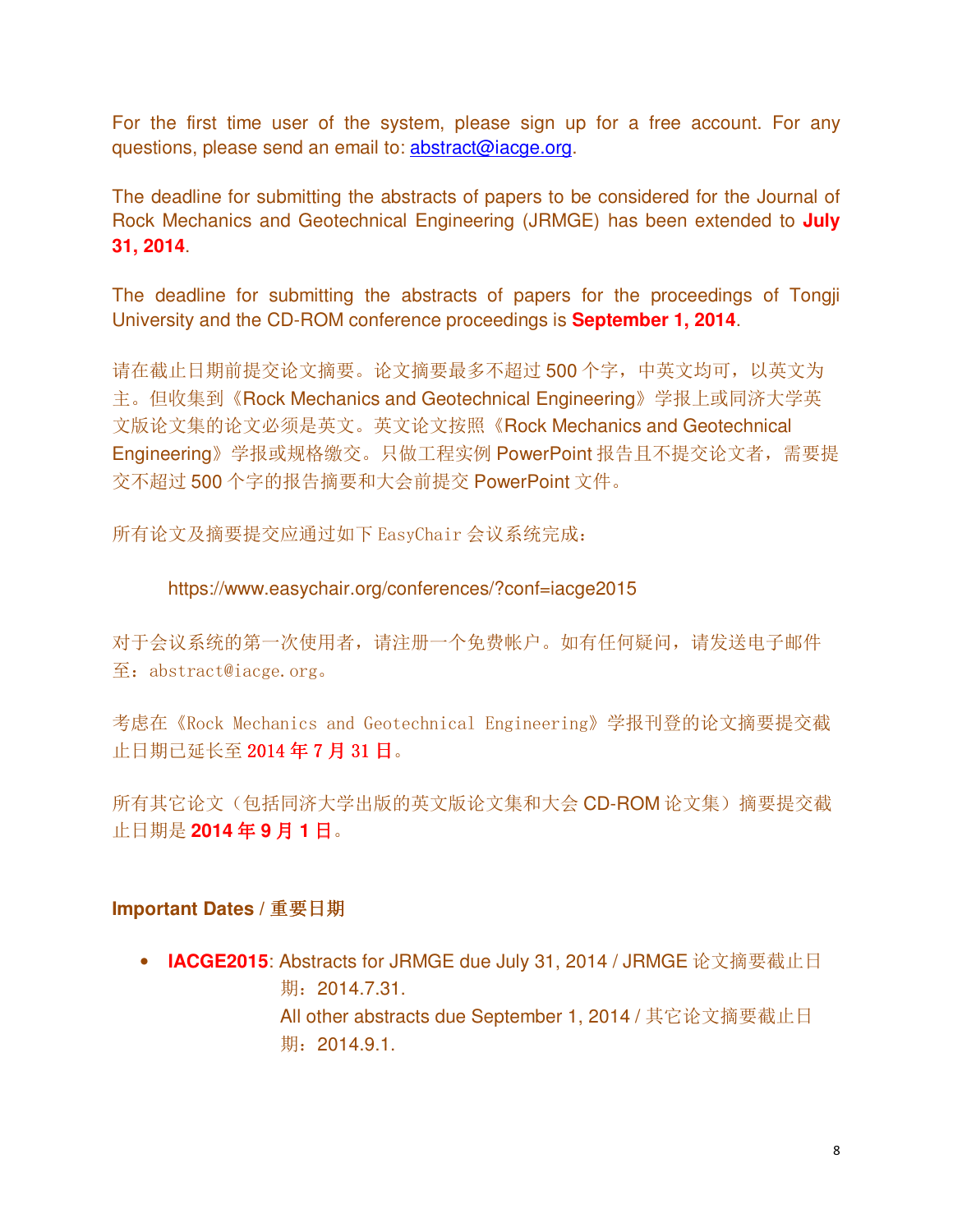• **IACGE2015**: Notify authors of accepted abstracts for JRMGE: September 1, 2014 / JRMGE 论文摘要接收通知日期:2014.9.1.

Notify authors of accepted all other abstracts: October 1, 2014 / 其 它论文论文摘要接收通知日期:2014.10.1.

- **IACGE2015**: Draft full papers for JRMGE submittal: November 1, 2014 / JRMGE 论文全文初稿:2014.11.1. All other draft full papers: December 1, 2014 / 其它论文全文初稿: 2014.12.1
- **ICTPA2015**: Abstract due September 1, 2014 / 摘要截止日期:2014.9.1.
- **ICTPA2015**: Notify authors of accepted abstracts: October 1, 2014 / 摘要接收通 知日期:2014.10.1.
- **ICTPA2015**: Draft full paper submittal: December 1, 2014 / 论文全文初稿: 2014.12.1.
- Notify authors of **all** accepted papers: January 1, 2015 / 论文接收通知日期: 2015.1.1.
- **All** final paper submittal: February 1, 2015 / 论文终稿日期:2015.2.1.
- Early-bird registration: March 14, 2015 / 大会优惠注册截止日期: 2015.3.1.
- Conference Dates: May 14 16, 2015 / 大会日期: 2015.5.14 16.

# **Conference Venue /** 会议场所

HOTEL IRVINE JAMBOREE CENTER (former name: Hyatt Regency Hotel Irvine) 17900 Jamboree Road Irvine, California, USA, 92614, Phone: +1.888.230.4452



美国洛杉矶 尔湾酒店(原凯悦大酒店)